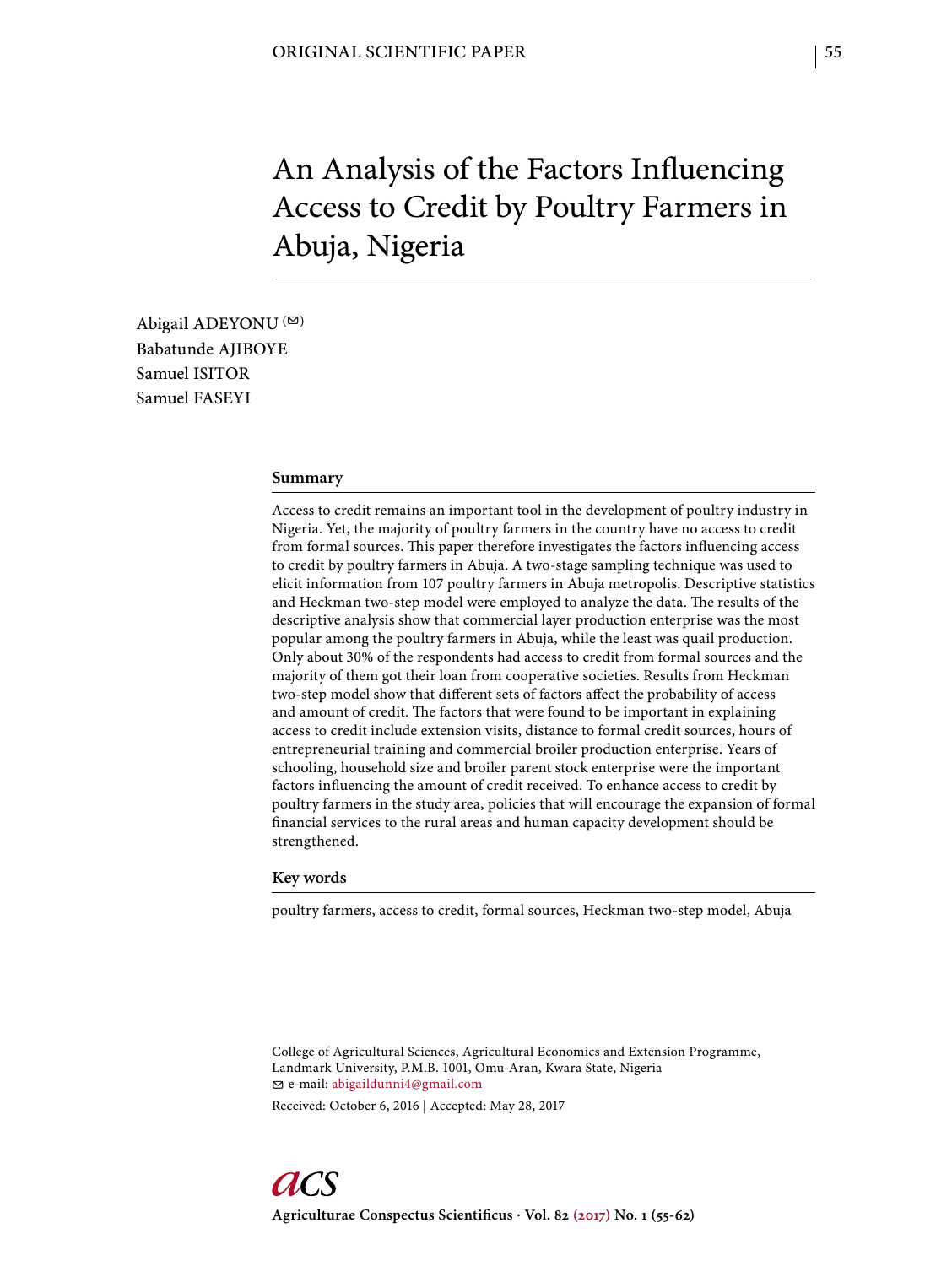## **Introduction**

The poultry industry plays important roles in the development of Nigeria economy. The industry provides employment opportunities for both skilled and unskilled labour, thereby serving as a source of income to the people. It provides a good source of animal protein in terms of meat (chicken) and eggs (Abedullah et al., 2003). The most widely accepted meat in Nigeria is chicken because of its high-quality protein. Unlike beef or pork, it does not have any religious or health taboo. Also, eggs are a very good source of vitamin A, iron and zinc, which are essential for health, growth and well-being; egg is a complete protein with excellent quality (Food and Agriculture Organization, 2005; Tijani et al., 2006). A little wonder the poultry sub-sector today is unarguably one of the most attractive investment options in the agricultural industry in Nigeria. Poultry enterprise consists of chickens (breeders, cockerels commercial layers and broilers), turkeys, guinea fowls, ostriches, ducks, geese and quails.

A study by Laviria et al. (1998) in developing countries revealed that poultry production is capital intensive and the capital includes: poultry pens, feeds, drugs, equipment, day old chicks etc. Likewise, in Nigeria, poultry enterprise is among the agribusiness sub-sectors that require additional financing apart from the farmer's own investment fund because it is capital intensive. Unfortunately, majority of small scale farmers including poultry, in Nigeria have low income and savings capacity (Audu et al., 2007). As a result, most of them find it difficult to adopt modern technology that would have led to increase in their farm incomes (Agom and Idiong, 2002)*.* Modern poultry production requires the application of modern technology in the management of the poultry businesses. Agricultural credit is widely recognized as one of the intermediary factors between adoptions of farm technologies and increase of farm incomes among poor farmers in Nigeria (Omonona et al., 2008; Oladeebo and Oladeebo, 2008; Anyiro and Orriaku, 2011; Akudugu, 2012). Access to credit is regarded as one of the key elements in raising agricultural productivity (Development Bank of South Africa (DBSA), 2005). More and more farm households have come to depend on credit. Credit provides cash reserves required to fast track the process of production and consumption in the next cycle. The development process of the agricultural sector can be triggered by the ease with which credit is obtained by farmers.

Agricultural credits are loans extended to farmers for production, storage, processing and marketing of farm products. It is one of the fundamental ingredients of sustainable agricultural production, as such, its accessibility and demand is among the prerequisites for attaining the national goal of reducing poverty and ensuring self-food sufficiency goal in the country (Nwaru, et al., 2011; Akudugu, 2012). Such credit can be short, medium or long term depending on its duration. Credit institutions range from well-developed and large sized commercial banks to localized small cooperatives. It can also be formal or informal. Diagne and Zeller (2001) opined that a household is said to have access if it is able to borrow from a credit source (formal or informal). The extent of access to credit is measured by the maximum amount a household can borrow at a time from a given source. Access to affordable agricultural credit enables farmers, who constitute the majority of population in most developing countries of which Nigeria is one, to adopt new technology and take advantage of new economic opportunities to increase production and income. The transfer is temporary and is made for a price, known as interest, which varies with the risk involved and with the demand for, and supply of credit (Kimuyu and Omiti, 2000).

One of the major problems confronting small and medium scale farmers including poultry farmers in Nigeria is poor access to adequate credit. This is despite that this category of farmers produces the bulk of the domestic agricultural output (Eze and Ibekwe, 2007). Unfortunately, several factors are perceived to be responsible for this dismal situation. According to Adegbite (2009), majority of the farmers in Nigeria are considered not to be credit worthy by most formal credit institutions and still prefer to deny the farmers access to their services. This posture is premised on the feeling that most farmers are low income earners with low saving capacity, illiterate and had no collaterals among others. On the part of the farmers, loans are not disbursed timely; high interest rate and complex application procedure are most recurrent. Also, Akpan et al (2013) analysed the determinants of credit access and demand among poultry farmers in Akwa Ibom State, Nigeria. The primary data collected was analysed using Independent Double Hurdle model. The analyses show that: farmers' age, gender, farm size, membership of social organization, extension agent visits, distance from the borrower's (farmer) residence to lending source, years of formal education and household size are important determinants of access to credit in the study area. On the other hand, the amount of loan demanded by the poultry farmers was significantly influenced by the farmers' experience in poultry business, cost of hired labour, previous years of experience on credit, availability of surety, farm size, years of experience among others. Asuquo (2013) examined credit access among small scale agro-based enterprises in Nigeria. The results of the Heckman two-stage model indicate that gender, membership of social group, years of experience, enterprise size and collateral were the determinants of access to formal credit by the respondents.

Furthermore, a study by Atieno (2001) on formal and informal institutions lending policies and access to credit by small scale enterprises in Kenya indicates that: income level, distance to credit sources, security, past credit participation and assets owned were significant variables that explain the participation in formal credit markets by farmers. The study by Mohamed (2003) shows that age, gender, household size, education level, race and the household's wealth status have been found to significantly affect a household's access to (formal) credit. Okurut (2006) employed multinomial logit models and Heckman probit models with sample selection to examine access to credit by the poor in South Africa. The results show that the poor and blacks have limited access to the formal and semi-formal financial sectors and that access to formal credit was influenced by age, being male, household size, education level, household per capita expenditure, race and rural location.

Quoc (2012) investigated the determinants of the decision to borrow and of the amount that is borrowed by using the double hurdle model and the Heckman selection model. He opines that, household capital endowments, marital status, family size, distance to the market centre and location were the determinants of households' access to formal credit in rural areas of Vietnam.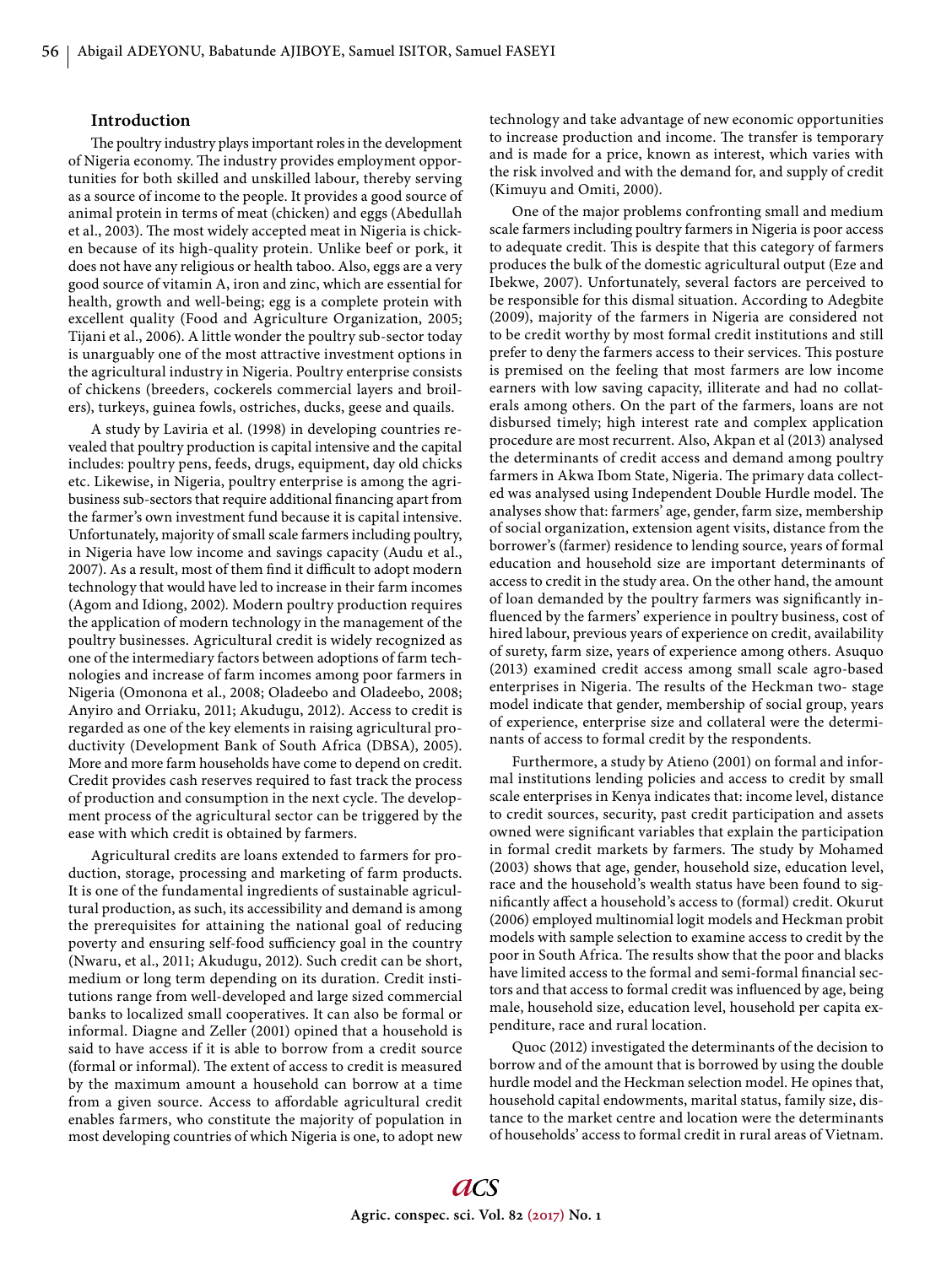In a recent study, Kiplimo (2013) employs a binary logit model to determine the factors affecting smallholder farmers' access to credit in Kenya. The results show that the marginal effects of education, main occupation, group membership, household income distance to market, and access to extension services significantly influenced access to credit in the study area. Baiyegunhi and Fraser (2014) employed logit regression model to examine smallholder farmers' access to credit in the Eastern Cape Province, South Africa. Empirical evidence from the study showed that credit market access was significantly influenced by variables such as gender, education, households' income, value of assets, savings, dependency ratio, repayment capacity and social capital.

Most of these existing studies on access to credit by farmers focused on farmers involved in agricultural or agro-allied activities as a whole. To the best of our knowledge, the only known study on access to credit by poultry farmers is the one by Akpan et al. (2013). Owing to a dearth of study on access to credit by poultry farmers in the country, this study analyzed the factors influencing access to credit by poultry farmers in Nigeria using Heckman two-step model following (Asuquo, 2013; Okurut, 2006; Quoc, 2012). This will not only enrich literature on the subject matter in the country, but will also better inform the policy makers on how to tackle the problem of credit deficiency which portends danger for the growth and sustainability of poultry industry in Nigeria.

## **Material and methods**

This study was carried out in the Federal Capital Territory (FCT), Abuja. It is the capital of Nigeria located in the middle of the country. Abuja is divided into six Area Councils namely: Abaji, Kwali, Kuje, Gwagwalada, Bwari, and Municipal. Economic activities in the FCT varied and include agriculture. Major crops grown include millet, corn, sorghum, rice, yam, cassava, plantain, groundnut and cowpea. Livestock production activities such as poultry, fishery, cattle, sheep, goat, duck and piggery are also common (Federal Capital Territory Administration (FCTA), 2013).

A two-stage sampling techniques was employed to obtain the data for the study with the aid of a well-structured questionnaire administered by trained enumerators. The first stage was the random selection of five poultry farm communities from each of the six Area Councils in Abuja. The list of poultry farmers was obtained from the Poultry Association of Nigeria and National Agricultural Insurance Corporation in Abuja. The second stage was a random selection of 140 poultry farmers proportionate to size. However, a total of 107 respondents have meaningful information needed for achieving the objectives of this study. The information collected include: age of respondents, gender, educational attainment, household size, value of poultry stock, farming experience, group or cooperative membership, types of collateral (land, for example), entrepreneurial training, access to extension agents, formal credit status, and sources of credit among others.

## **Empirical model specification**

This study employed the Heckman two-stage selection model with the assumption that access to and amount of credit borrowed by poultry farmers in the area are two distinct or independent decisions. In addition, different sets of explanatory variables are believed to influence the decisions of a poultry farmer to access credit and the amount actually borrowed from any formal credit source. The model was formulated by Heckman in 1979. Since not all the farmers will have access to credit, then, poultry farmers' decision that leads to a particular outcome can be modeled in a logical order. The first stage is having access to credit and the second is a decision on the amount of credit to be acquired. The probability of access to credit outcome was estimated by means of a Probit maximum likelihood function on both farmers (those with access and those without access). The model is appropriate because the access to credit is discreet and it is specified as:

*Prob* 
$$
\left[ Y_i = 1 \middle| X = \int_{-\infty}^{x'\alpha} \varphi(t) dt = \varphi(X'\beta) \right]
$$
 (1)

Where  $Y_i$  is an identifier variable equal to 1 for farmers that had access, *Xs* are a set of explanatory variables, *βs* are a set of coefficients of the explanatory variables and  $\varphi$ . ) is the standard normal distribution function. When the utility that farmer *j* derives from having access is greater than 0,  $Y_i = 1$  and 0 otherwise. Therefore,

$$
Y_i^* = \beta_j X_i + V_i \tag{2}
$$

Where  $Y_i^*$  is the latent measure of utility the farmer gets from access to credit and  $V_i \sim N(0,1)$ 

This means that:

$$
Y_i = 1 \text{ if } Y_i^* > 0 \text{ and } Y_i = 0 \text{ if } Y_i^* \le 0 \tag{3}
$$

Empirically, the model can be stated as follows:

$$
Y = \beta_j X_i + e_i \tag{4}
$$

where *Y* is the probability of farmers' access to credit given the explanatory variables  $X_i$  and  $e_i$  is the error term.

The Inverse of the Mills Ratio (IMR), lambda ( $λ$ ) that is the ratio of the ordinate of a standard normal to the tail area of the distribution was computed following Heckman (1980). The Mill's ratio reflects the probability that an observation belongs to the selected sample. It was then added as a regressor in the level of access to credit in the second stage of Heckman selection model to correct for potential selection bias. It was expected that the level of access to formal credit is self-selected because only few respondents had access to formal credit. Hence, the decision on the amount of credit to borrow is preceded by the access to credit outcome. Going by this, there arises an empirical problem of self-selection. In other to solve this problem, the access to credit outcome is treated endogenously in this study to control for the potential sample selection problem. Hence, the factors influencing access to formal credit outcome are estimated first. Thereafter, the IMR from the selected equation was used as an explanatory variable in the equation for analyzing the factors influencing the amount of credit. The empirical specification is:

$$
E(Q_i Y = 1) = f(X_i \beta) + \gamma \lambda + u_i \tag{5}
$$

Where *E* is the expectation operator,  $Q_i$  is the amount of credit received from formal sources,  $X_i$  represent the explanatory variables influencing the amount of credit obtained and  $\beta_s$  are the coefficients to be estimated, while  $\lambda$  is the estimated IMR. Therefore,  $Q_i$  can be represented as: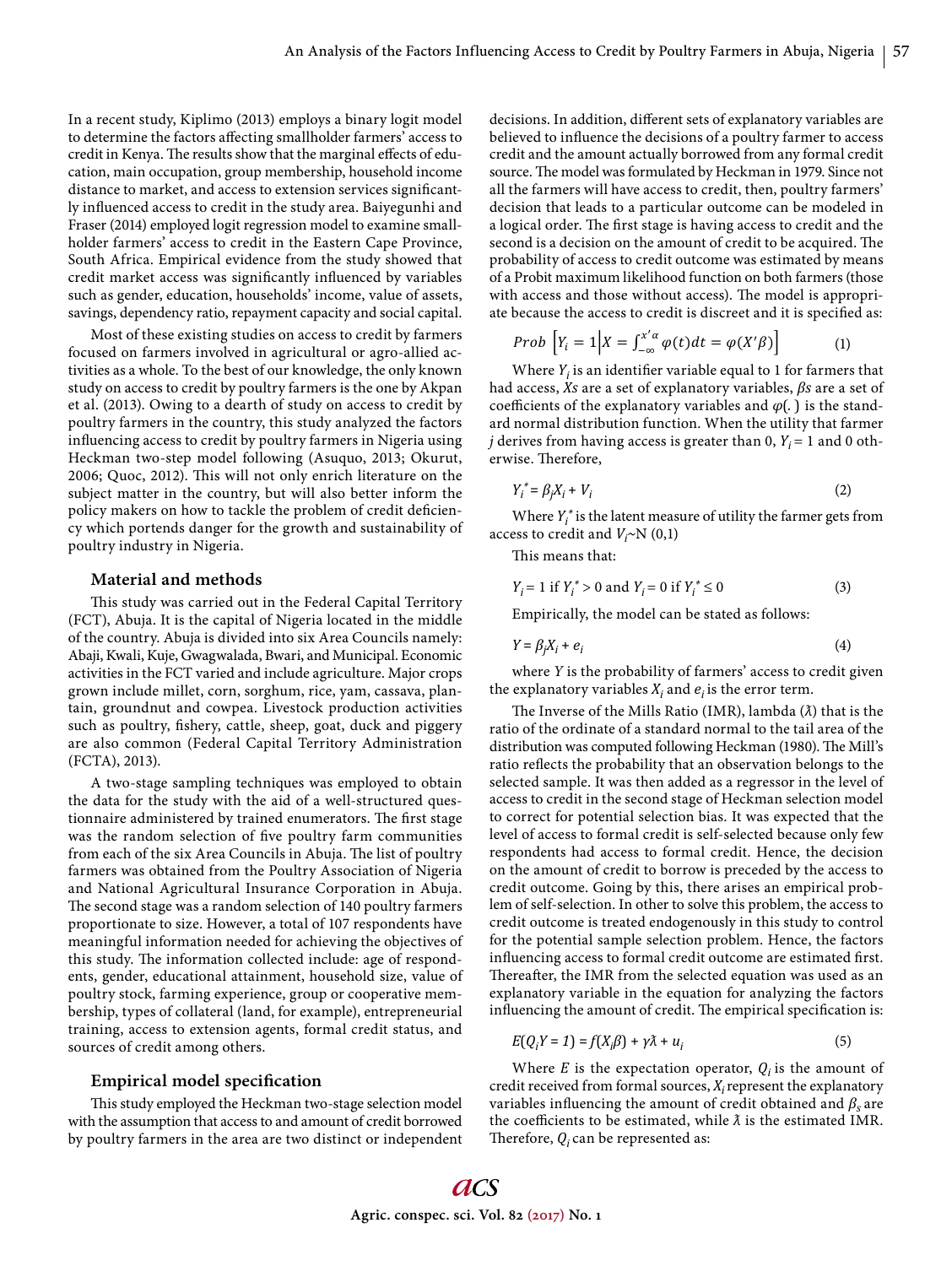$Q_i^* = \beta_j X_i + \gamma \tilde{\lambda} + u_i$  $(6)$ 

$$
^{5)}
$$

Where  $Q_i^*$  is observed only if the respondent have access to credit (*γ*=1), hence, *Qi = Qi \**.

Empirically, this is stated as:

$$
Q_i = \beta_j X_i + \gamma \tilde{\lambda} + u_i \tag{7}
$$

Where  $Q_i$  is the amount of credit borrowed given the explanatory variables  $X_i$ ,  $\lambda$  is the IMR estimated in step 1 of the Heckman model and  $u_i$  is the error term. If  $\lambda$  is not statistically significant, then sample selection bias is not a problem (Heckman 1979: 1980). Equations (3) and (7) were then jointly estimated.

The definitions of the explanatory variables used in the model are shown below:

 $X_1$  = Age of the respondents in years  $X_2$  = Sex of the respondents (1 if male, 0 female)  $X_3$  = Marital status (1 if Married, 0 otherwise)  $X_4$  = Years of schooling of the respondents

 $X_5$  = Membership of an association (1 if yes, 0 otherwise)

 $X_6$  = Years of experience in poultry business

 $X_7$  = Household size in number

 $X_8$  = Extension visits (1 if yes, 0 otherwise)

 $X_9$  = Agricultural insurance cover (1 if yes, 0 otherwise)

 $X_{10}$  = Distance to nearest source of formal credit (km)

 $X_{11}$  = Hours of entrepreneurial training

 $X_{12}$  = Collateral (1 if yes, 0 otherwise)

 $X_{13}$  = Types of poultry enterprises (1 if Broiler parent stock, 2 if Commercial broilers, 3 if Commercial layers, 0 if turkey)

 $X_{14}$  = Value of poultry stock (N)

### **Results and discussion**

## **Socio-economic and demographic characteristics of the respondents**

Table 1 shows the results of the respondents' socio-economic and demographic characteristics. The mean age of the respondents was about 48 years with the majority of them within the age range of 40-60 years. This implies that the respondents were relatively old. The mean age is however within the ages defined as economically productive in a population (ILO, 2006). The result is contrary to the submission of Udoh (2010) and Akpan et al. (2013) who reported a lower age for poultry farmers in Akwa Ibom State. About 63% of the farmers were males, while the majority of them (86%) had tertiary education. The high literacy rate among the farmers is a welcome development as this enhances farmers' access to credit and leads to the growth of the poultry industry in the future. This however is in sharp disagreement with the evidence provided by Chukwuji et al. (2006) who reported a lower years of schooling among broiler producers in Delta State.

Almost two-third of the respondents belonged to at least one association (mainly farmers' cooperative society). Membership of association will not only enhance farmers' access to credit but will also aid in the amount of credit they can access from such associations. The average household size of the respondents stood at about six members. The households in the sample were a bit larger than the recommended national average of four

**Table 1.** Socioeconomic and demographic characteristics of poultry farmers

| Variable<br>Frequency (107)<br>Percent<br>Age (years)<br>$<$ 40<br>25<br>23.4<br>40-49<br>30<br>28.0<br>50-59<br>30<br>28.0<br>22<br>>59<br>20.6<br>Mean<br>48.485±12.243<br>Sex<br>Male<br>67<br>62.6<br>Female<br>40<br>37.4<br>Schooling (years)<br>5.6<br>0<br>6<br>$\overline{c}$<br>6<br>1.9<br>7<br>12<br>6.5<br>15<br>92<br>86.0<br>$14.131 + 2.438$<br>Mean<br>Membership of association<br>Yes<br>67<br>63.0<br>N <sub>0</sub><br>40<br>37.0<br>Household size<br>15<br>$\leq 4$<br>1.4<br>$4-6$<br>63<br>5.9<br>>6<br>29<br>2.7<br>Mean<br>5.589±2.525<br><b>Extension visits</b><br>Yes<br>41.1<br>44<br>N <sub>0</sub><br>63<br>58.9<br>Agricultural insurance<br>Yes<br>19<br>17.8<br>No<br>88<br>82.2<br>Distance to source of credit (km)<br>$<$ 5<br>14<br>13.1<br>$5 - 8$<br>56<br>51.3<br>50<br>> 8<br>46.7<br>Mean<br>$8.2 + 3.489$<br>Entrepreneurial training (hours)<br>21<br>19.6<br>0<br>$1 - 12.99$<br>7<br>6.5<br>13-23.99<br>16<br>15.0<br>>23.99<br>62<br>57.9<br>Mean<br>31.2759±27.614<br>Collateral<br>Yes<br>26.2<br>28<br>No<br>79<br>73.8<br>Value of stock $(000)$ ( $\mathbb{N}$ )<br>< 1,000<br>30<br>28.0<br>1,000-4,999<br>40<br>37.4<br>5,000-9,999<br>12<br>11.2<br>25<br>9,999<br>23.4<br>6562729 + 8001546<br>Mean |  |  |
|----------------------------------------------------------------------------------------------------------------------------------------------------------------------------------------------------------------------------------------------------------------------------------------------------------------------------------------------------------------------------------------------------------------------------------------------------------------------------------------------------------------------------------------------------------------------------------------------------------------------------------------------------------------------------------------------------------------------------------------------------------------------------------------------------------------------------------------------------------------------------------------------------------------------------------------------------------------------------------------------------------------------------------------------------------------------------------------------------------------------------------------------------------------------------------------------------------------------------------------------------------------|--|--|
|                                                                                                                                                                                                                                                                                                                                                                                                                                                                                                                                                                                                                                                                                                                                                                                                                                                                                                                                                                                                                                                                                                                                                                                                                                                                |  |  |
|                                                                                                                                                                                                                                                                                                                                                                                                                                                                                                                                                                                                                                                                                                                                                                                                                                                                                                                                                                                                                                                                                                                                                                                                                                                                |  |  |
|                                                                                                                                                                                                                                                                                                                                                                                                                                                                                                                                                                                                                                                                                                                                                                                                                                                                                                                                                                                                                                                                                                                                                                                                                                                                |  |  |
|                                                                                                                                                                                                                                                                                                                                                                                                                                                                                                                                                                                                                                                                                                                                                                                                                                                                                                                                                                                                                                                                                                                                                                                                                                                                |  |  |
|                                                                                                                                                                                                                                                                                                                                                                                                                                                                                                                                                                                                                                                                                                                                                                                                                                                                                                                                                                                                                                                                                                                                                                                                                                                                |  |  |
|                                                                                                                                                                                                                                                                                                                                                                                                                                                                                                                                                                                                                                                                                                                                                                                                                                                                                                                                                                                                                                                                                                                                                                                                                                                                |  |  |
|                                                                                                                                                                                                                                                                                                                                                                                                                                                                                                                                                                                                                                                                                                                                                                                                                                                                                                                                                                                                                                                                                                                                                                                                                                                                |  |  |
|                                                                                                                                                                                                                                                                                                                                                                                                                                                                                                                                                                                                                                                                                                                                                                                                                                                                                                                                                                                                                                                                                                                                                                                                                                                                |  |  |
|                                                                                                                                                                                                                                                                                                                                                                                                                                                                                                                                                                                                                                                                                                                                                                                                                                                                                                                                                                                                                                                                                                                                                                                                                                                                |  |  |
|                                                                                                                                                                                                                                                                                                                                                                                                                                                                                                                                                                                                                                                                                                                                                                                                                                                                                                                                                                                                                                                                                                                                                                                                                                                                |  |  |
|                                                                                                                                                                                                                                                                                                                                                                                                                                                                                                                                                                                                                                                                                                                                                                                                                                                                                                                                                                                                                                                                                                                                                                                                                                                                |  |  |
|                                                                                                                                                                                                                                                                                                                                                                                                                                                                                                                                                                                                                                                                                                                                                                                                                                                                                                                                                                                                                                                                                                                                                                                                                                                                |  |  |
|                                                                                                                                                                                                                                                                                                                                                                                                                                                                                                                                                                                                                                                                                                                                                                                                                                                                                                                                                                                                                                                                                                                                                                                                                                                                |  |  |
|                                                                                                                                                                                                                                                                                                                                                                                                                                                                                                                                                                                                                                                                                                                                                                                                                                                                                                                                                                                                                                                                                                                                                                                                                                                                |  |  |
|                                                                                                                                                                                                                                                                                                                                                                                                                                                                                                                                                                                                                                                                                                                                                                                                                                                                                                                                                                                                                                                                                                                                                                                                                                                                |  |  |
|                                                                                                                                                                                                                                                                                                                                                                                                                                                                                                                                                                                                                                                                                                                                                                                                                                                                                                                                                                                                                                                                                                                                                                                                                                                                |  |  |
|                                                                                                                                                                                                                                                                                                                                                                                                                                                                                                                                                                                                                                                                                                                                                                                                                                                                                                                                                                                                                                                                                                                                                                                                                                                                |  |  |
|                                                                                                                                                                                                                                                                                                                                                                                                                                                                                                                                                                                                                                                                                                                                                                                                                                                                                                                                                                                                                                                                                                                                                                                                                                                                |  |  |
|                                                                                                                                                                                                                                                                                                                                                                                                                                                                                                                                                                                                                                                                                                                                                                                                                                                                                                                                                                                                                                                                                                                                                                                                                                                                |  |  |
|                                                                                                                                                                                                                                                                                                                                                                                                                                                                                                                                                                                                                                                                                                                                                                                                                                                                                                                                                                                                                                                                                                                                                                                                                                                                |  |  |
|                                                                                                                                                                                                                                                                                                                                                                                                                                                                                                                                                                                                                                                                                                                                                                                                                                                                                                                                                                                                                                                                                                                                                                                                                                                                |  |  |
|                                                                                                                                                                                                                                                                                                                                                                                                                                                                                                                                                                                                                                                                                                                                                                                                                                                                                                                                                                                                                                                                                                                                                                                                                                                                |  |  |
|                                                                                                                                                                                                                                                                                                                                                                                                                                                                                                                                                                                                                                                                                                                                                                                                                                                                                                                                                                                                                                                                                                                                                                                                                                                                |  |  |
|                                                                                                                                                                                                                                                                                                                                                                                                                                                                                                                                                                                                                                                                                                                                                                                                                                                                                                                                                                                                                                                                                                                                                                                                                                                                |  |  |
|                                                                                                                                                                                                                                                                                                                                                                                                                                                                                                                                                                                                                                                                                                                                                                                                                                                                                                                                                                                                                                                                                                                                                                                                                                                                |  |  |
|                                                                                                                                                                                                                                                                                                                                                                                                                                                                                                                                                                                                                                                                                                                                                                                                                                                                                                                                                                                                                                                                                                                                                                                                                                                                |  |  |
|                                                                                                                                                                                                                                                                                                                                                                                                                                                                                                                                                                                                                                                                                                                                                                                                                                                                                                                                                                                                                                                                                                                                                                                                                                                                |  |  |
|                                                                                                                                                                                                                                                                                                                                                                                                                                                                                                                                                                                                                                                                                                                                                                                                                                                                                                                                                                                                                                                                                                                                                                                                                                                                |  |  |
|                                                                                                                                                                                                                                                                                                                                                                                                                                                                                                                                                                                                                                                                                                                                                                                                                                                                                                                                                                                                                                                                                                                                                                                                                                                                |  |  |
|                                                                                                                                                                                                                                                                                                                                                                                                                                                                                                                                                                                                                                                                                                                                                                                                                                                                                                                                                                                                                                                                                                                                                                                                                                                                |  |  |
|                                                                                                                                                                                                                                                                                                                                                                                                                                                                                                                                                                                                                                                                                                                                                                                                                                                                                                                                                                                                                                                                                                                                                                                                                                                                |  |  |
|                                                                                                                                                                                                                                                                                                                                                                                                                                                                                                                                                                                                                                                                                                                                                                                                                                                                                                                                                                                                                                                                                                                                                                                                                                                                |  |  |
|                                                                                                                                                                                                                                                                                                                                                                                                                                                                                                                                                                                                                                                                                                                                                                                                                                                                                                                                                                                                                                                                                                                                                                                                                                                                |  |  |
|                                                                                                                                                                                                                                                                                                                                                                                                                                                                                                                                                                                                                                                                                                                                                                                                                                                                                                                                                                                                                                                                                                                                                                                                                                                                |  |  |
|                                                                                                                                                                                                                                                                                                                                                                                                                                                                                                                                                                                                                                                                                                                                                                                                                                                                                                                                                                                                                                                                                                                                                                                                                                                                |  |  |
|                                                                                                                                                                                                                                                                                                                                                                                                                                                                                                                                                                                                                                                                                                                                                                                                                                                                                                                                                                                                                                                                                                                                                                                                                                                                |  |  |
|                                                                                                                                                                                                                                                                                                                                                                                                                                                                                                                                                                                                                                                                                                                                                                                                                                                                                                                                                                                                                                                                                                                                                                                                                                                                |  |  |
|                                                                                                                                                                                                                                                                                                                                                                                                                                                                                                                                                                                                                                                                                                                                                                                                                                                                                                                                                                                                                                                                                                                                                                                                                                                                |  |  |
|                                                                                                                                                                                                                                                                                                                                                                                                                                                                                                                                                                                                                                                                                                                                                                                                                                                                                                                                                                                                                                                                                                                                                                                                                                                                |  |  |
|                                                                                                                                                                                                                                                                                                                                                                                                                                                                                                                                                                                                                                                                                                                                                                                                                                                                                                                                                                                                                                                                                                                                                                                                                                                                |  |  |
|                                                                                                                                                                                                                                                                                                                                                                                                                                                                                                                                                                                                                                                                                                                                                                                                                                                                                                                                                                                                                                                                                                                                                                                                                                                                |  |  |
|                                                                                                                                                                                                                                                                                                                                                                                                                                                                                                                                                                                                                                                                                                                                                                                                                                                                                                                                                                                                                                                                                                                                                                                                                                                                |  |  |
|                                                                                                                                                                                                                                                                                                                                                                                                                                                                                                                                                                                                                                                                                                                                                                                                                                                                                                                                                                                                                                                                                                                                                                                                                                                                |  |  |
|                                                                                                                                                                                                                                                                                                                                                                                                                                                                                                                                                                                                                                                                                                                                                                                                                                                                                                                                                                                                                                                                                                                                                                                                                                                                |  |  |
|                                                                                                                                                                                                                                                                                                                                                                                                                                                                                                                                                                                                                                                                                                                                                                                                                                                                                                                                                                                                                                                                                                                                                                                                                                                                |  |  |
|                                                                                                                                                                                                                                                                                                                                                                                                                                                                                                                                                                                                                                                                                                                                                                                                                                                                                                                                                                                                                                                                                                                                                                                                                                                                |  |  |
|                                                                                                                                                                                                                                                                                                                                                                                                                                                                                                                                                                                                                                                                                                                                                                                                                                                                                                                                                                                                                                                                                                                                                                                                                                                                |  |  |
|                                                                                                                                                                                                                                                                                                                                                                                                                                                                                                                                                                                                                                                                                                                                                                                                                                                                                                                                                                                                                                                                                                                                                                                                                                                                |  |  |
|                                                                                                                                                                                                                                                                                                                                                                                                                                                                                                                                                                                                                                                                                                                                                                                                                                                                                                                                                                                                                                                                                                                                                                                                                                                                |  |  |
|                                                                                                                                                                                                                                                                                                                                                                                                                                                                                                                                                                                                                                                                                                                                                                                                                                                                                                                                                                                                                                                                                                                                                                                                                                                                |  |  |
|                                                                                                                                                                                                                                                                                                                                                                                                                                                                                                                                                                                                                                                                                                                                                                                                                                                                                                                                                                                                                                                                                                                                                                                                                                                                |  |  |

Note:  $\mathbb{N}250 = 1$  USD as at the time of survey

Source: computed from field survey, 2015

(Alabi and Haruna, 2005). Only about two-fifth of them had contact with extension agents in the last one year, while, less than 20% of them had agricultural insurance certificates. Farmers who have frequent contact with extension agents are expected to have more information that will influence farm households' demand to use credit from the formal sources (Yehuala, 2008). Possession of an agricultural insurance certificate is one of the conditions through which farmers can access loan from Bank of Agriculture in the country. Almost three-quarter of the farmers had no collateral required for obtaining loan from commercial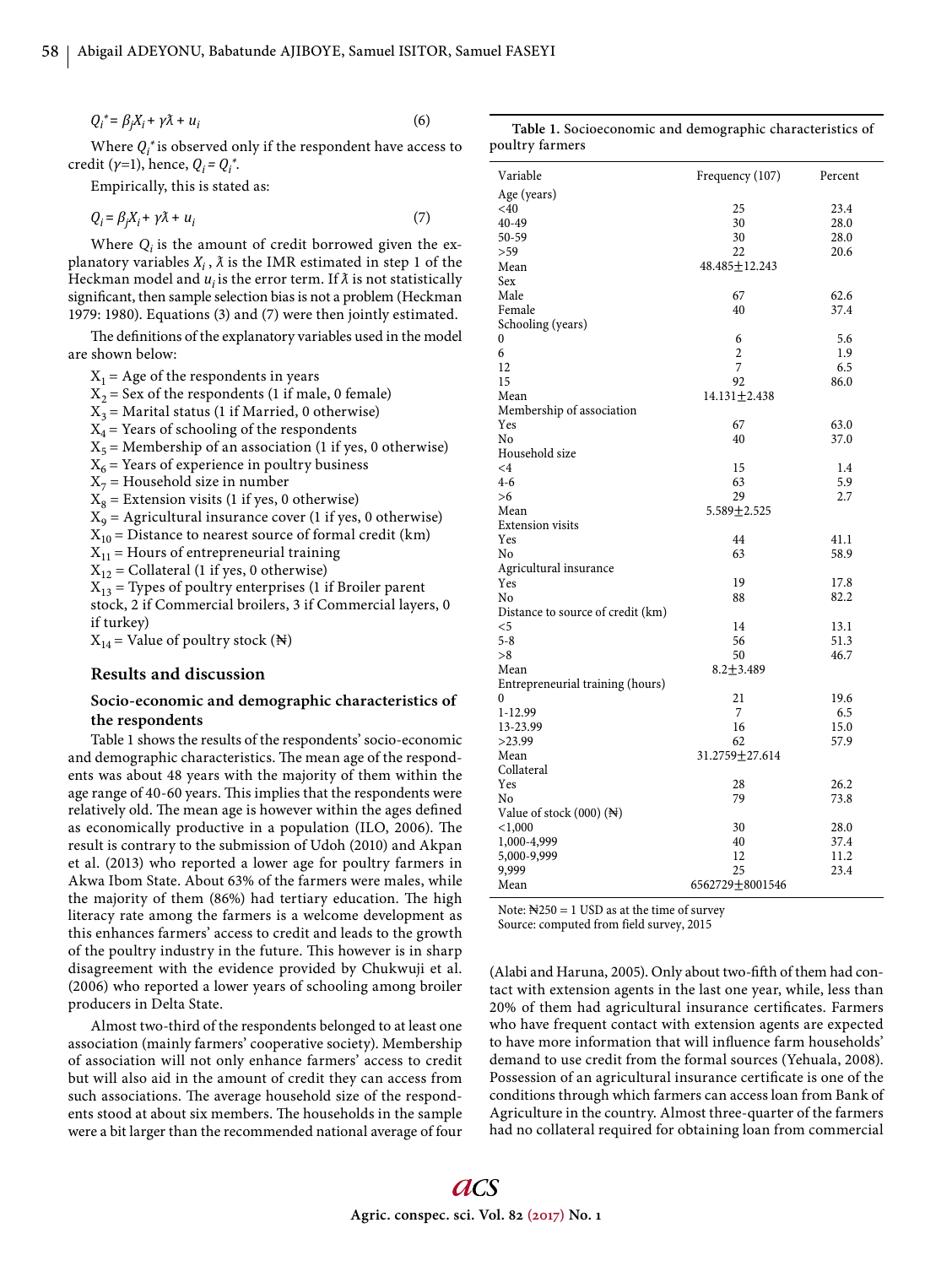**Table 2.** Types of poultry enterprise respondents were involved in

| Poultry enterprise   | Frequency | Percent |
|----------------------|-----------|---------|
| Broiler parent stock | 8         | 5.1     |
| Pullet parent stock  | 2         | 1.3     |
| Commercial broiler   | 43        | 27.4    |
| Commercial layers    | 81        | 51.6    |
| Turkeys              | 9         | 5.7     |
| Cockerels            | 6         | 3.8     |
| <b>Ducks</b>         | 2         | 1.3     |
| Quinea fowls         | 5         | 3.2     |
| Quails               |           | 0.6     |
| Total                | 157       | 100     |

Note: some of the respondents were into more than one enterprise Source: computed from field survey data, 2015

banks. The mean value of poultry stock held by farmers as at the time of the survey stood at N6562729.00 (\$26250.92). Given the high cost of breeding stocks, day old chicks, feed and drugs among others at the time of the survey, the respondents can be said to be operating on a small-medium scale.

## **Types of poultry enterprise**

The results of descriptive statistics of the various types of poultry enterprise farmers were engaged in is presented in Table 2. As shown in the table, more farmers were into commercial layer production enterprise than any of the other enterprises. The one next to it was the commercial broiler production enterprise. The reason for the involvement of many of the farmers in the two enterprises may be due to high return on investment associated with them, *ceteris paribus*. Concerning commercial broiler production, changing tastes and growing health concerns in Nigeria about smuggled imported frozen poultry products have spurred demand for locally dressed chickens derivable mainly from live broilers. The increase in demand may perhaps be responsible for the increase in the number of producers of live broilers. Very few farmers were into turkey production enterprise. The nonpopularity of turkey enterprise may be due to seasonality in the demand for turkeys. Turkeys are sold mainly during festivities like Christmas, Easter, Ramadan and very recently, Eid-el-Kabir in the country. The non-popularity of cockerels, ducks, guinea fowls and quails among the respondents may be as a result of low demand. High level of start-up capital coupled with high technical know-how required in broiler and pullet parent stock enterprises may be responsible for their low patronage among the respondents in the study area. In the meantime, type of poultry enterprise the farmer is involved in will not only influence their access to credit but also the amount of credit acquired.

## **Characteristics of formal credit sources**

The results of the characteristics of financial institutions are presented in Table 3. Cooperative societies, Micro finance Banks, Commercial Banks and Bank of Agriculture were the only formal sources of credit to small, medium and large scale agro-allied entrepreneurs in the country. The later was established to provide ready financial aids to farmers whenever there is need for it with little or no stringent conditions for obtaining the credit. It is evident from the table that only about 30% of the sample had access to credit from all the four main sources. This is rather

| Table 3. Formal credit sources |           |         |
|--------------------------------|-----------|---------|
| Variables                      | Frequency | Percent |
| Credit access status           |           |         |
| Yes                            | 33        | 30.8    |
| N <sub>0</sub>                 | 74        | 69.2    |
| Total                          | 107       | 100     |
| Sources of credit              |           |         |
| Cooperative society            | 14        | 42.4    |
| Micro finance bank             | 5         | 15.2    |
| Commercial bank                | 8         | 24.2    |
| Bank of Agriculture            | 6         | 18.2    |
| Total                          | 33        | 100     |

Source: computed from field survey data, 2015

too low, given the capital intensive nature of the enterprise and its importance in Nigeria economy. However, the reason for low rate of access may not be unconnected with the risky nature of poultry enterprise and low participation of the respondents in agricultural insurance policy (Obi, 2016).

The majority of the farmers (42.4%) who had access to credit borrowed from cooperative societies and a mere 18% of them sourced for their credit from Bank of Agriculture. However, the ease of accessing credit from cooperative societies by cooperators with little or no stringent conditions attached compared with other sources may be responsible for this. The reason for the low patronage of Bank of Agriculture by the respondents may not be farfetched; it may be due to the fact that farmers were not aware of the activities of the bank. Bank of Agriculture was established to provide loan to farmers and agripreneurs without any collateral but the bank favours provision of loans to farmers with agricultural insurance policy. Obtaining loans from commercial and micro finance banks involve provision of collateral such as landed property that has certificate of occupancy among others. Inability of some of the respondents to provide this may be responsible for their inability to obtain loans from such banks.

## Factors influencing poultry farmers' access to credit **and amount of credit obtained**

The Heckman two-step procedure was used to analyse the factors influencing poultry farmers' access to credit and the amount of credit obtained. As stated in the methodology, the two equations were estimated simultaneously. Post estimation of selection equation results was done to determine marginal effects of changes in explanatory variables on the expected value of the dependent variable. This is because the coefficients generated are just values that maximize the likelihood function and have no exact interpretation unlike marginal effects. Marginal values of the explanatory variables were estimated to show their predictive power. The results of the analysis are presented in Table 4. As shown in the table, the likelihood function of the twostep model was significant at 1% showing a strong explanatory power. The coefficient of the mills lambda was significant also at 1% level showing evidence of the presence of self–selection upon which the choice of Heckman two step model is justified.

The analysis shows that extension visits, distance to credit source, entrepreneurial training and broiler parent stock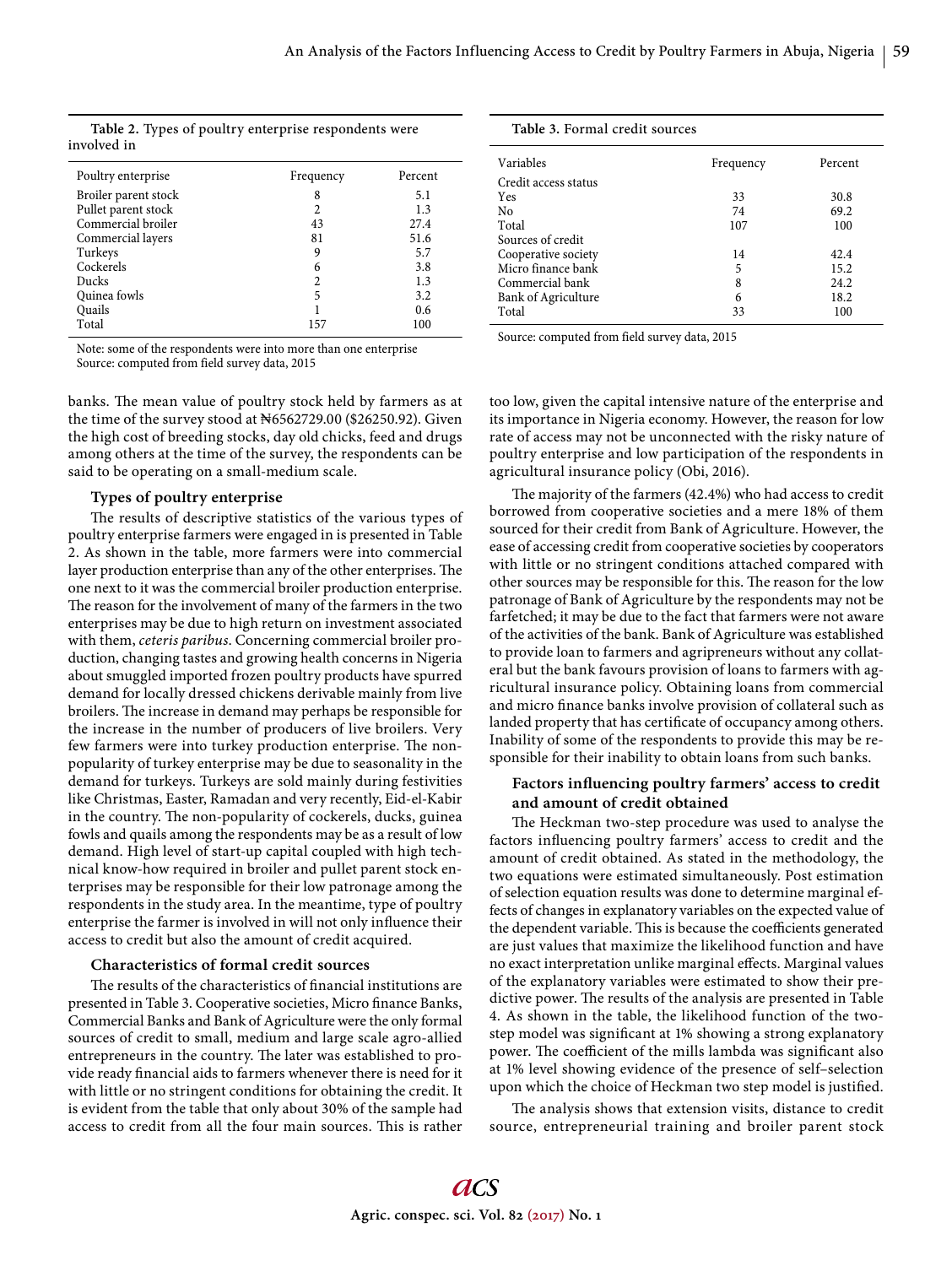**Table 4.** Estimates of Heckman two-step model for the likelihood of access to credit and amount of credit obtained in the study area

| Variable                     | Probability of access to credit |         |                 | Amount of credit obtained |         |
|------------------------------|---------------------------------|---------|-----------------|---------------------------|---------|
|                              | Coefficient                     | P-value | Marginal effect | Coefficient               | P-value |
| Age                          | $-0.0104$                       | 0.578   | $-0.0180$       | $-0.1628$                 | 0.111   |
| Sex                          | 0.0105                          | 0.801   | $-0.4788$       | $-3.0959$                 | 0.623   |
| Marital status               | 0.0449                          | 0.885   | 0.3234          | 3.0850                    | 0.502   |
| Schooling                    | 0.2080                          | 0.442   | 0.1524          | $2.2399***$               | 0.000   |
| Membership of association    | 0.1021                          | 0.771   | 0.7929          | 3.4365                    | 0.821   |
| Poultry experience           | $-0.0013$                       | 0.959   | $-0.0099$       | 0.2473                    | 0.502   |
| Household size               | $-0.1008$                       | 0.163   | $-0.0332$       | $-0.7156***$              | 0.000   |
| <b>Extension visit</b>       | $0.9287**$                      | 0.019   | 0.0316          | 3.8959                    | 0.437   |
| Agricultural Insurance       | 0.8530                          | 0.139   | 0.2683          | 4.7105                    | 0.559   |
| Distance to credit source    | $-0.5139*$                      | 0.098   | $-0.1240$       | $-0.4089$                 | 0.316   |
| Entrepreneurial training     | $0.0003***$                     | 0.014   | 1.3212          | 0.0578                    | 0.522   |
| Collateral                   | 0.2969                          | 0.004   | 0.0019          | 5.5738                    | 0.899   |
| Types of poultry enterprises |                                 |         |                 |                           |         |
| Broiler parent stock         | 0.0900                          | 0.636   | 0.2970          | $4.2942**$                | 0.040   |
| Commercial broiler           | $0.5878**$                      | 0.035   | 0.0970          | 17.3510                   | 0.920   |
| Commercial layer             | 0.2853                          | 0.126   | 0.6608          | 0.0400                    | 0.210   |
| Value of stock               | $-1.57e-08$                     | 0.603   | 0.3794          | 1.8e-08                   | 0.561   |
| Constant                     | $-0.1442***$                    | 0.413   |                 | $-2.1908***$              | 0.131   |
| Statistics:                  |                                 |         |                 |                           |         |
| Total observation            | 107                             |         |                 |                           |         |
| Censored observation         | 74                              |         |                 |                           |         |
| Mills lambda                 | $8.497***$                      |         |                 |                           |         |
| Wald Chi <sub>2</sub>        | $56.95***$                      |         |                 |                           |         |
| Pro > Chi2                   | 0.0000                          |         |                 |                           |         |

Note: \*10% significant, \*\*5% significant, \*\*\*1% significant

enterprise were the factors that significantly explained the probability of the likelihood of poultry farmers' access to credit. Meanwhile, only distance to credit source and entrepreneurial training are the continuous variables that explain access to credit significantly to give meaningful explanation of marginal effects after probit. As depicted in the table, a unit increase in the distance between respondents' farms to the source of credit will reduce farmers' access to credit by 12.4%. Farmers near the lending institutions have a location advantage and can contact the lender easily and have more access to information than those who live in distant locations. The result supports evidence provided by Zeller (1994), Dallimore and Mgimeti (2003), Porteous (2003), Akpan et al. (2013) and Ebaidalla and Abdalla (2015), who reported a negative association between credit source distance and farmers' access to formal credit. Entrepreneurial training and access to formal credit are positively correlated, implying that a unit increase in the hour of training resulted in an increase in access to formal credit by 132%. This is understandable because, participation of farmers in capacity building programs increases their chances to get credit from formal institutions. This is because participation in training and extension activities increases awareness among beneficiaries, which enable them to gain adequate knowledge for better utilization of credit, as well as adoption of advanced technologies in farming operations and management. This fact highlights the importance of training and capacity building in allowing poor households to access formal credit. However, given the magnitude of the slope coefficients of this variable makes it to be the most important policy variable that influences famers' access to credit in Abuja.

On the other hand, years of schooling and broiler parent stock enterprise were positively related with amount of credit obtained from formal sources, while household size had an indirect association with it. The implication is that, ceteris paribus, a unit increase in years of schooling and being a commercial broiler farmer relative to been a turkey farmer will result in an increase in the amount of loan farmers obtained by 124% and 29% respectively. Increase in years of farmers' formal education would expose them to various sources of credit and thus, increase tendency to acquire more credit too. In addition, it will enhance access to various informations about credit sources and some criteria needed to formalize any credit acquisition procedures. This result supports literature that education and access to credit are positively related (Duflo and Crépon, 2008; Akudugu, 2012; Akpan et al., 2013). The relationship between amount of credit and broiler parent stock enterprise is perhaps not a surprising one due to capital intensive nature of the enterprise. Surprisingly, a unit increase in household size, all other things being equal, will lead to a decrease in likelihood of amount of credit by 71.5%. This might be a reflection of an increased number of earning members in the household. On the other hand, it could be that other members of the household were used as labor resources in performing farming operations instead of demanding credit from formal institutions to hire workers. The result is in line with earlier submission by Swain (2008) and Quoc (2012) but in sharp disagreement with Akpan et al. (2013) and Olomola and Gyimah-Brempong (2014) who reported a positive association.

## **Conclusion**

This study identified the factors influencing access to credit by poultry farmers in Abuja, Nigeria. The results of the descriptive analysis revealed that poultry farmers in the study area were mainly engaged in commercial layers and broiler production.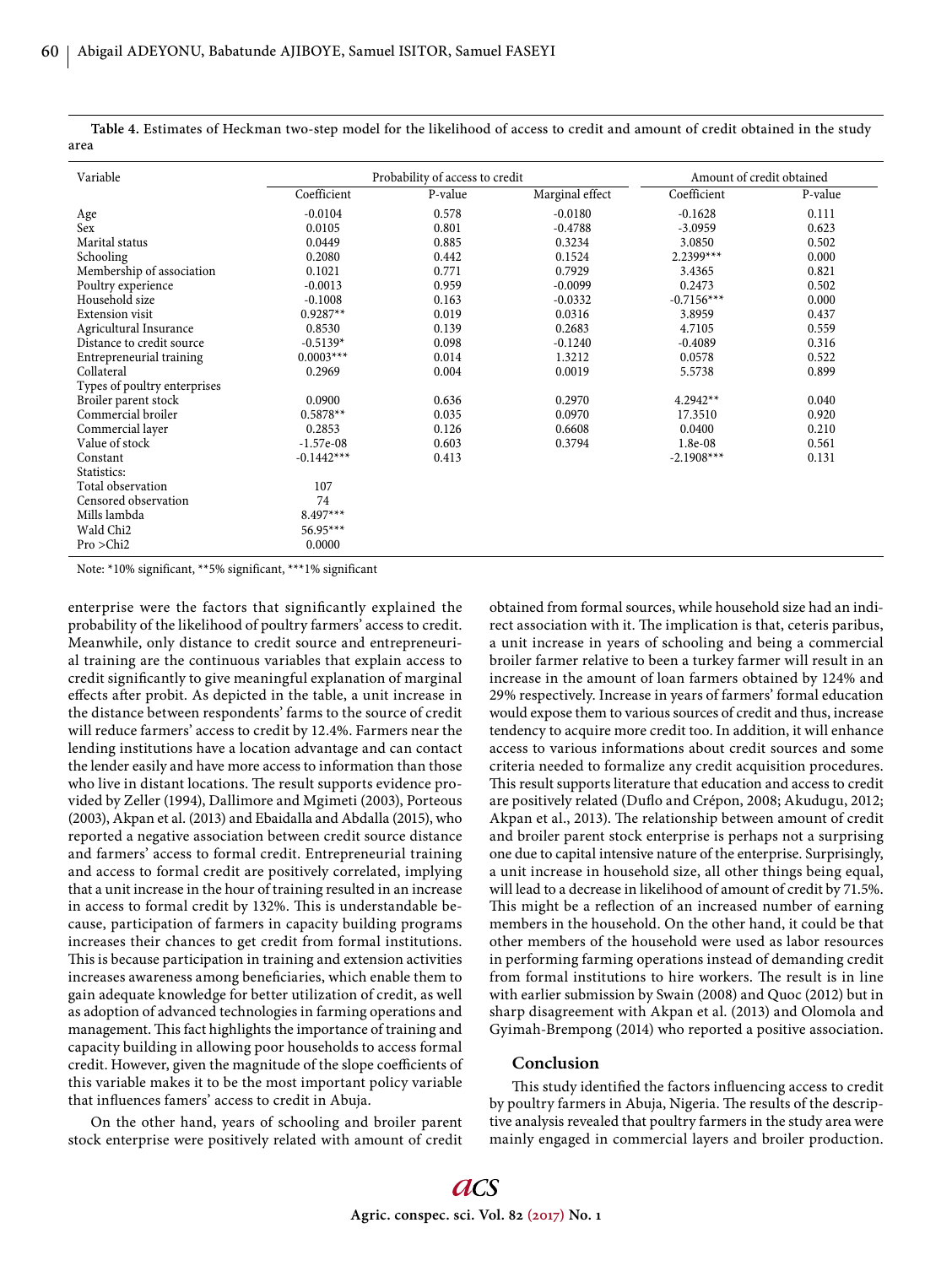Also, only 33% of them had access to credit from formal sources while the rest did not. Four different formal credit sources were involved in giving loans to poultry farmers with cooperative society been the most accessible of them all. The results of the Heckman two-stage model showed that distance to credit sources and hours of entrepreneurial training were positively associated with access to credit. On the other hand, years of schooling and broiler production enterprise positively influenced the amount of credit obtained, while household size negatively determined it. Thus, to improve poultry farmers' access to credit, the study recommended that financial services should be expanded in areas close to rural areas where most farms are located as this would improve poultry farmers' access to credit. In addition to that, provision of training to farmers by Poultry Association of Nigeria and cooperative societies in aspects of credit acquisition and utilization and modern poultry enterprise should be considered. Farmers too should be encouraged to accept improved technology disseminated to them by Poultry Association of Nigeria, Cooperative Societies and Extension Agents in relation to access to credit. Also, to improve on the amount of credit obtained, the study recommended that government should focus more on the policies that support educational development in the area.

## **References**

- Abedullah A., Maqbool A, Bukhsh K. (2003). Issues and economics of poultry production: A case Study of Faisalabad, Pakistan. Pakistan Veterinary Journal 27: 25-28
- Adegbite D.A. (2009). Repayment performance of beneficiaries of Ogun State Agricultural And Multipurpose Credit Agency (OSAMCA) in Ogun State*,* (2004-2007). American-Eurasian Journal of Sustainable Agriculture 3: 117–125
- Agom D.I. and Idiong I.C. (2002). Effect of Credit use on Gross Margins in Food Crop Enterprises of Small Scale Farmers in Cross River State, Nigeria. International Journal of Social Science and Public Policy 5: 172-180
- Akpan S.B., Patrick P.U., Offiong E.A. and Okon U.E. (2013). Determinants of Credit Access And Demand among Poultry Farmers in Akwa Ibom State, Nigeria. American Journal of Experimental Agriculture 3: 293-307
- Akudugu M. A. (2012). Estimation of the Determinants of Credit Demand by Farmers and Supply By Rural Banks in Ghana's Upper East Region. Asian Journal of Agriculture and Rural Development 2:189-200
- Alabi R.A. and Haruna M.B. (2005). Technical Efficiency of Family Poultry Production in Niger-Delta. Journal of Central European Agriculture 6: 531-538
- Anyiro C.O. and Orriaku B.N. (2011). Access to and investment of formal micro credit by small-holder farmers in Abia State, Nigeria. A case study of ABSU Micro Finance Bank, Uturu. The Journal of Agricultural Sciences 6: 70-76
- Atieno R. (2001). Formal and informal institutions lending policies and access to credit by small-scale enterprises in Kenya: An empirical assessment. African Economic Research Constortium, Nairobi
- Audu S.I., Oliu, S.J. and Enefola F.O. (2007). Savings mobilization by cooperative societies In Ibaji local government area of Kogi state Nigeria. Production Agriculture and Technology 3: 1-10
- Asuquo E.U. (2014). Credit Access and the performance of small scale agrobased enterprises in The Niger delta region of Nigeria. Ph.D dissertation, 124 pg., Department of Agricultural Economics, University of Nigeria, Nsukka.
- Baiyegunhi L.J.S. and Fraser G.C.G. (2014). Smallholder farmers' access to credit in the Amathole District Municipality, Eastern Cape Province, South Africa J. Agr. Rural Develop. Trop. Subtrop. 115: 79–89
- Chukwuji C.O., Inioni, O.E., Ogisi, W.J. and Oyaide, W.J. (2006). A Quantitative Determination Of Allocative Efficiency in Broiler Production in Delta State, Nigeria. Agriculture Conspectus Scientificus 71: 21-26
- Dallimore A. and Mgimeti M. (2003). Democratic Banking in the New South Africa: Challenging Contemporary Banking Practices at Grass Roots" Unpublished Report, Durban: Development Research Africa, February
- DBSA (2005). Development report 2005. Development Bank of South Africa (DBSA), Agriculture in South Africa Second Economy
- Diagne A. and Zeller M. (2001). Empirical measurements of household's access to credit and credit constraints in developing countries. Methodological Issues and Evidence, International Food Policy Research Institute, Washington DC
- Duflo E. and Crépon B. (2008). Poverty, Access to Credit and the Determinants of Participation In a New Micro-credit Program in Rural Areas of Morocco. Agence Française de Développement.. Impact analysis series No. 02. www.afd.fr
- Ebaidalla E.M. and Abdalla E.M. (2015). Farmer Access to Formal Credit Institutions in Kassala, East Sudan: Determinants and Possible Ways Forward. Economic Research Forum Policy Brief No 3
- Eze C.C. and Ibekwe U.C. (2007). Determinants of loan repayment under the indigenous financial system in Southeast, Nigeria. The Social Sci. 2: 116-120
- Federal Capital Territory Administration (2013). http://www.fct.gov. ng/index7732.html. Accessed 20th October 2015
- Food and Agriculture Organization. (2005). Animal production and health, paper 50, FAO, Rome
- Heckman J.J. (1979). Sample Selection Bias as a Specification Error. Econometrical 47: 153-161
- Heckman J.J. (1980). Sample selection bias as a specification error. In Female labor supply: Theory and estimations, ed. J. P. Smith, 206-249. Princeton, N.J.: Princeton University Press
- ILO (2006). Economically active population, estimation and projections, 1980–2020. 5th Edition. International Labor Organization (ILO), Geneva
- Kimuyu P. and Omiti, J. (2000). Institutional Impediments to Access to Credit by Micro and Small Scale Enterprises in Kenya. Institute of Policy Analysis & Research
- Kiplimo J.C. (2013). Determinants of Access to Credit by Smallholder Farmers in Eastern and Western Kenya. MBA dissertation, Strathmore Business School, Strathmore University, Nairobi, Kenya
- Laviria L., Jallade J. and Seiden R.W. (1998). Poultry production in Developing Countries, Research; Extension and Training Division (SDR) (FAO), pp 1 – 3

Mohamed K. (2003). Access to Formal and Quasi-Formal Credit by Smallholder Farmers and Artisanal Fishermen: A Case of Zanzibar. Research on Poverty Alleviation (REPOA), Mkuki na Nyota Publishers, Dar es Salaam, Tanzania

- Nwaru, J.C., Essien U.A. and Onuoha R.E. (2011). Determinants of informal credit demand and supply among food crop farmers in Akwa Ibom State, Nigeria. Journal of Rural and Community Development 6: 129–139
- Obi M.E. (2016). Poultry Farmers' Willingness to Participate in Nigerian Agricultural Insurance Scheme in Abuja, Nigeria B. Agric. dissertation, 67pg., Landmark University, Omu-Aran, Kwara State, Nigeria